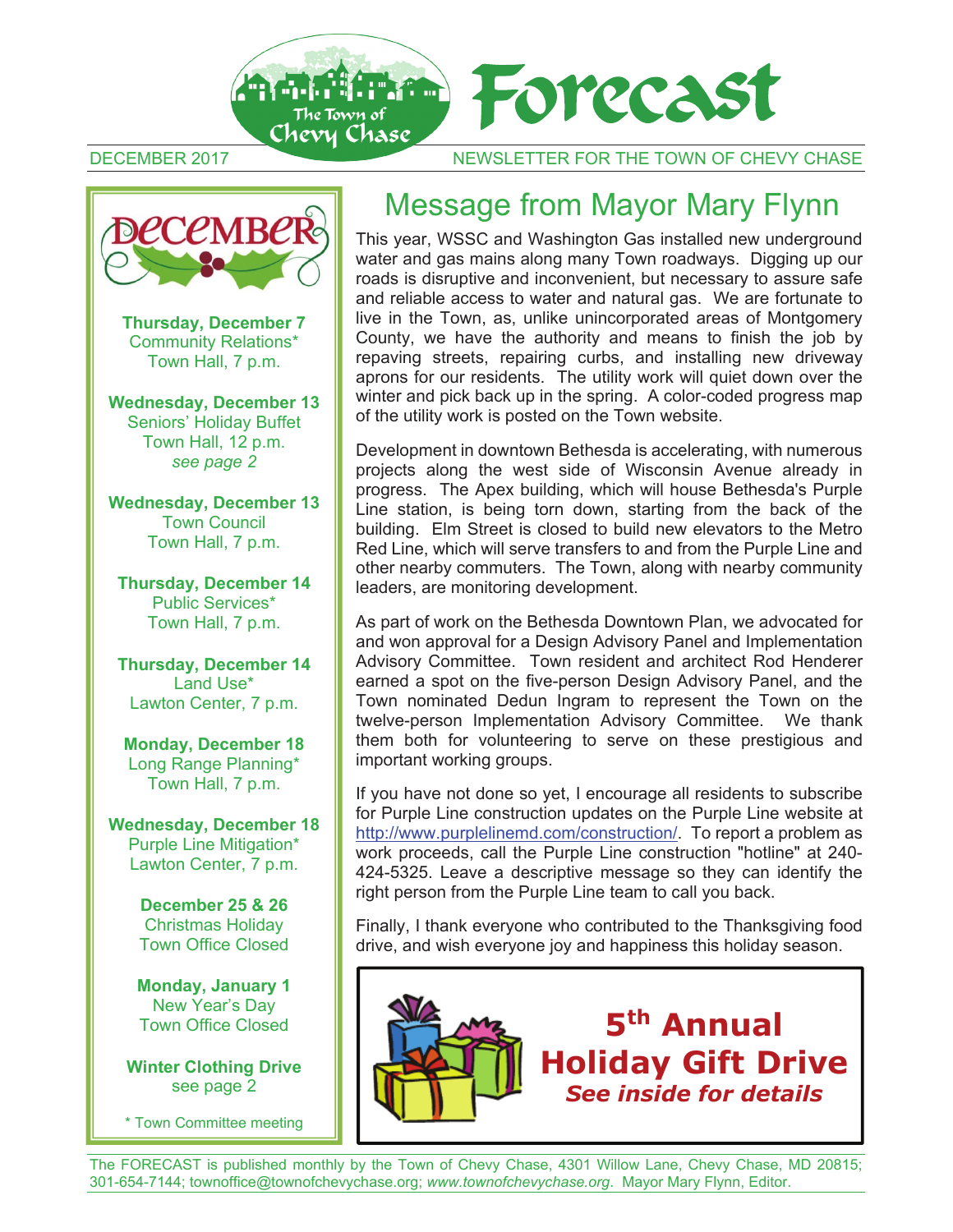## 22<sup>nd</sup> Annual Holiday Buffet for Seniors and Retirees

Wednesday, December 13, 12 p.m., Town Hall

Join friends and neighbors at the  $22<sup>nd</sup>$  annual Holiday Buffet for Town Seniors and Retirees on Wednesday, December 13 at noon in the Town Hall. While you feast on a delicious meal, you will have a chance to visit with old friends and meet some new ones. Please RSVP to 301-654-7144 or townoffice@townofchevychase.org. We look forward to seeing you!

## Brighten the Holidays for Domestic Violence Victims

It's time for the 5<sup>th</sup> annual Holiday Gift Drive when we collect donations for local victims of domestic violence and their children, who are clients of the Montgomery County Family Justice Center and Chesapeake Counseling. As in past years, we ask you to be generous and extend a helping hand to these needy families.

There are two donation options: 1) gift cards in denominations from \$10 to \$50 for stores such as Target, Marshalls, Kohl's, Ross, Giant, or Sears or 2) checks made out to Montgomery County Family Justice Center. Please deliver your donation to the Town Office, or put it through Ann Wild's mail slot at 7104 Oakridge Avenue. (To receive an acknowledgment for tax purposes, be sure to include your name and e-mail address on the envelope.)

Gift cards and checks for the Holiday Gift Drive will be collected through Friday, December 15, but will be accepted gratefully at any time of year. If you prefer to "adopt" a family and shop for specific items for them, contact Cathy Wolf at wolfcs@starpower.net.

This drive is coordinated by the Community Relations Committee. Thanks in advance for your generosity!

## Winter Outerwear Clothing Drive

#### November 1 – February 28

The Town's Community Relations Committee, working with the Lawton Community Center, is collecting clean, gently-used or never used warm coats, gloves, mittens, scarves, hats, sweaters, pants, and socks to donate to local charities serving those in need. Clothing boxes for your donations are in the Town Hall (Monday thru Friday, 9 a.m. to 5 p.m.) and the Lawton Community Center (Monday thru Thursday, 9:30 a.m. to 9 p.m.; Friday and Saturday, 9:30 a.m. to 5 p.m.; and Sunday, 1 to 5 p.m.).

## Calling All Town Authors!

Have you written a book and would like to talk to Town residents about your work and offer your book for sale? If so, let us know so we can reserve your table at the upcoming Town Book and Author Event. Please give the Town office your contact information by calling 301-654-7144 or by email at townoffice@townofchevychase.org. Date and time of the event to be determined. We hope to have all types of books. Sponsored by the Community Relations Committee.

## Town Residents' Facebook Page

Town residents now have their own Facebook page! This page is not owned by the Town, but by residents. It is a "closed" group, which means that the page can be found by people who search for it, but comments and photos can only be posted and seen by members. Find the page by logging onto Facebook and searching "Town of Chevy Chase Residents." Any questions, or for help with Facebook, please contact Wicca Davidson at wicca@wiccadavidson.com.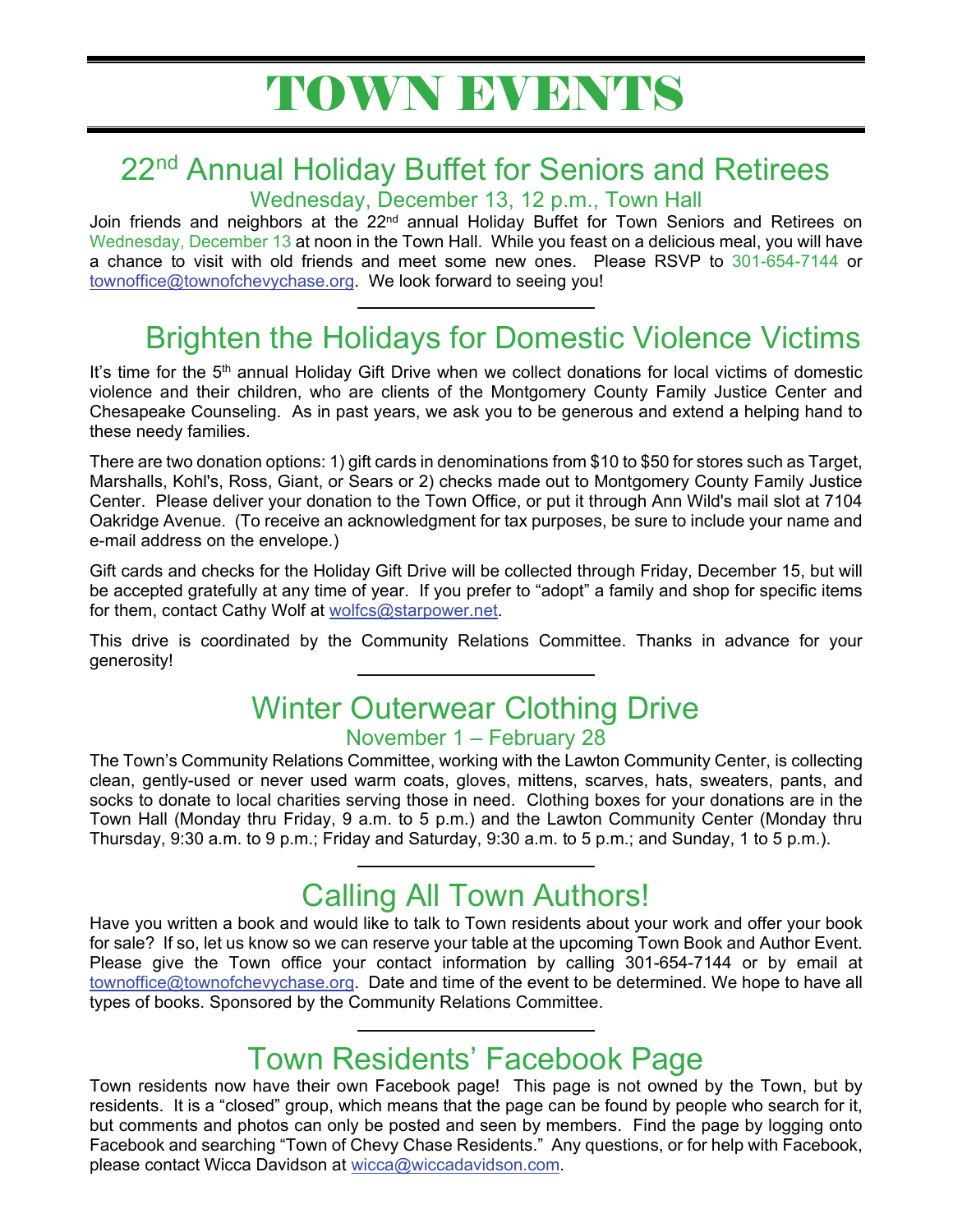## TOWN UPDATES

#### Leaf Vacuuming to End on December 18

Vacuum trucks will collect leaves continually, street by street, through Monday, December 18. A map detailing the collection schedule is available on the Town website. All leaves

should be raked to the curb, not into the street. After collection has ended, please place leaves in reusable containers or paper yard waste bags and place them at the curb by 7 a.m. for Monday yard waste collection.



Household trash and yard trash will not be collected on Christmas Day, Monday, December 25 or on New Year's Day, Monday, January 1. Household trash will be collected on your next regularly scheduled trash day, while yard trash will be collected on the day after each holiday.

#### Preparations for Winter Weather

The Town's Winter Weather Preparedness flyer is available on the Town website at www.townofchevychase.org. We encourage you to review this information before the winter season begins.

#### No Parking on Grass or Sidewalks

We want to remind residents that the Town prohibits parking any vehicle on the grass area between the curb and/or gutter and sidewalk, or parking on any sidewalk. Also, the County Code, which is applicable in the Town, prohibits parking opposite to the flow of traffic (left wheels to curb). Please be courteous to your neighbors by observing these rules.

#### Crime Watch

Please report all suspicious activity and crimes to the Montgomery County police at the non-emergency number: 301-279-8000. For emergencies or crimes in progress, call 911. Any information you can give to the police will help to make us safer. In addition, please report incidents to the Town office at 301- 654-7144 so that we can notify our off-duty Montgomery County police officers.

## AROUND CHEVY CHASE

## Club Friday is Back at the Lawton Center!

Club Friday returns to the Lawton Community Center (December 2 & 17; January 6 & 20; February 3 & 17 and March 3 & 17). Students in grades 3 through 6 are guaranteed two hours of games, sports, movies, music, prizes and a snack bar each Friday from 7 to 9 pm. Doors open at 6:30 pm for early parent check-in. To register on line, go toactiveMontogmer.org (course 26969). Fee is \$52.

The Lawton Center is also looking for volunteer parents to continue to make Club Friday a safe, fun evening for our pre-teens. To volunteer, please contact Jordan Henson, Center Director, at 240-777- 6855 or jordan.henson@montgomerycountymd.gov.

## Bethesda's Winter Wonderland

#### December 2, Veterans Park, 1-4 p.m.

Celebrate the holiday season December 2, 2017 from 1 to 4 p.m. in Veterans Park in downtown Bethesda with a variety of performances, live ice sculpting, a visit from Santa Claus and more! For more information, visit www.bethesda.org.